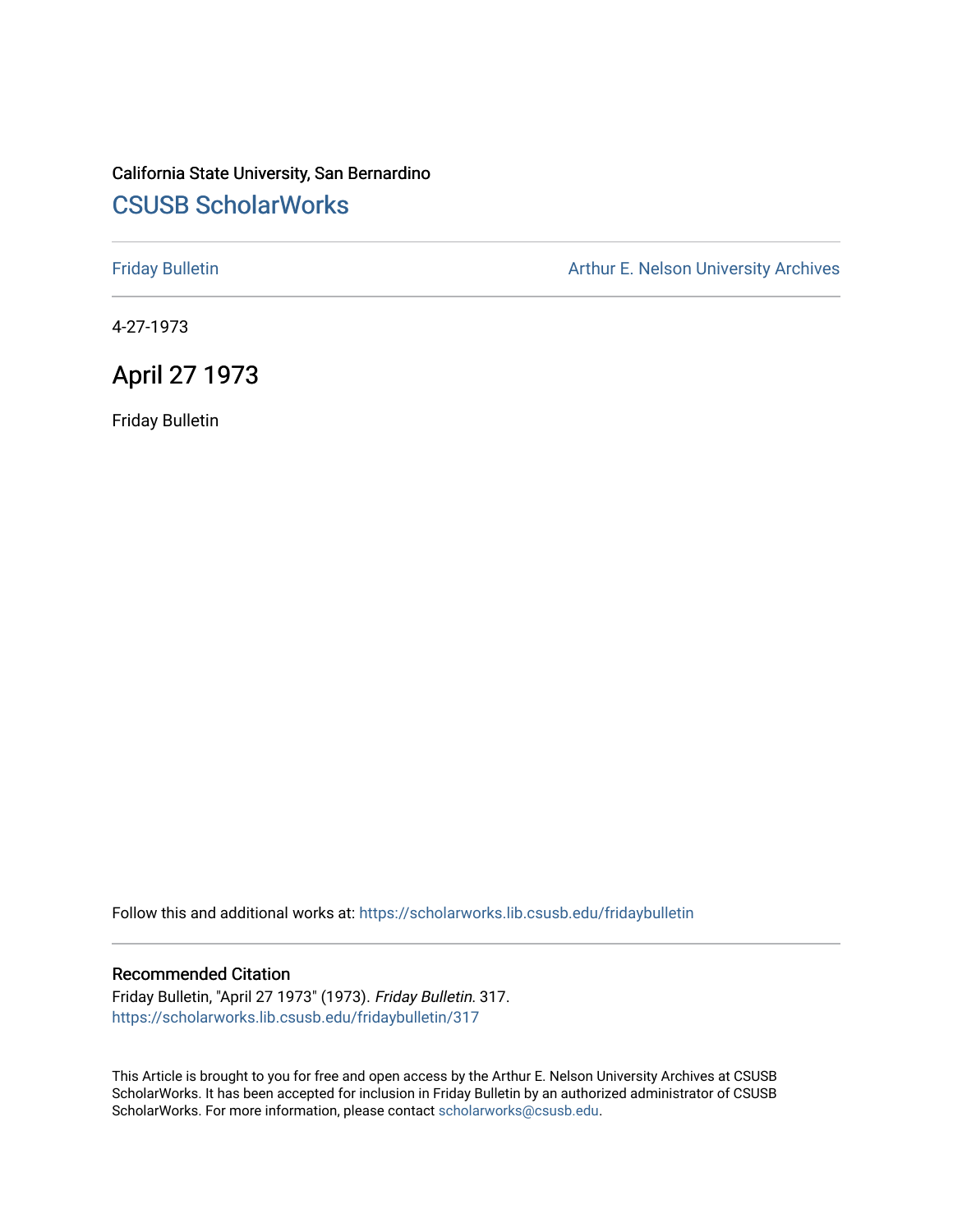## RECERALIFORNIA STATE COLLEGE.

**SAIN BER**<br>April 27, 1973

SAN BERNARDINO

LIBRATE ULLETIN

COLLEGE TO HOLD OPEN HOUSE ON STATE COLLEGE DAY FOR STUDENT VISITORS ON MAY 3

Next Thursday the College will hold its first State College Day. High school and community col-

lege students will visit the campus for classes, lectures, tours, films and exhibits.

Registration will take place from 9 to 10 a.m. in the Gym. For early arrivals there will be a choice of classes at 9 a.m., including printmaking, woodworking and furniture design, painting, modern physics and a lecturedemonstration on songs of the rock generation.

Over 20 different programs will be available at 10 a.m., including chemistry demonstrations and tours, a physics lecture on electrodynamics, demonstration of multi—media techniques and lectures on history and world events.

"Business Management Game" will be played, beginning at 10 a.m., with the use of a computer. Painting, music and world affairs will be presented by demonstration, film or lecture. improvisations and games will be featured in the drama class at 11 a.m.

A rock concert will entertain the visitors at noon, followed by a wide range of activities in the afternoon. Tours of the campus will be given on the hour, beginning at 9 a.m. (continued on Page 2)

**\* \* \*** 

LAST DAY OF WOMAN'S WEEK Woman's Week, the five-day program held on campus all this week, ends today. The final events begin at noon and continue through evening with a Party for Women, beginning at 9 p.m. in the Lower Commons. The Lizzie Tish

All Woman Band will provide entertainment.

*1 PM Women's Legal Rights, disc. by woman lawyer PS-122* 

12 noon Anti Rape Squad LC-500 2 PM Film: "Growing Up Female" LC-217 *12 noon Kajsa Ohman, Blues Singer, 7:30 PM Discussion of "Bonnie S Clyde" PS-10 Commons Patio 8 PM Film: "Bonnie & Clyde" PS-10* 



**California State College San Bernardino** 

OPEN EU KA 5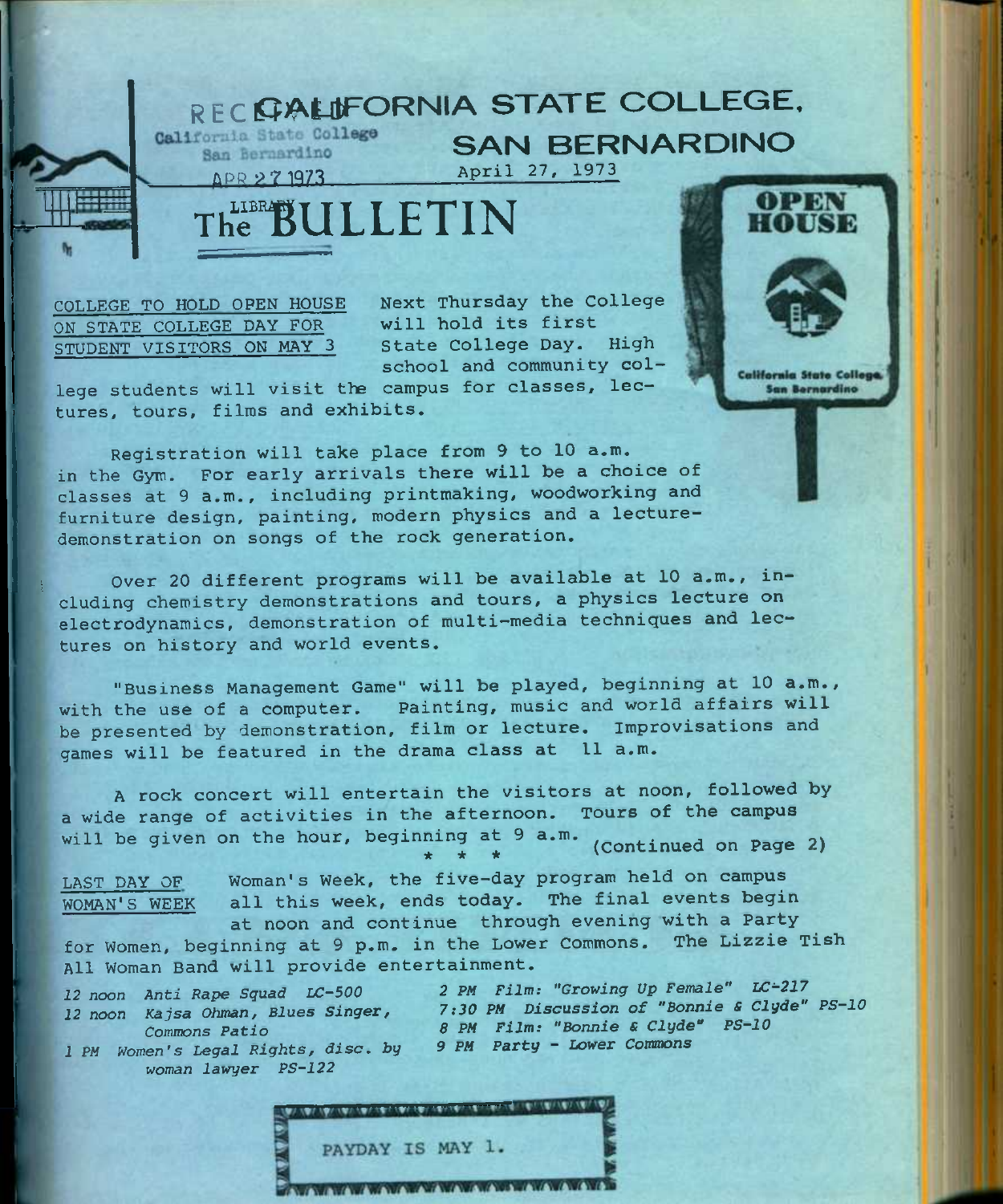COMMUNITY INVITED TO OPEN HOUSE THURSDAY EVENING

(Cont'd) An open house for the com munity will be held Thurs

day afternoon and evening (May 3). Open classrooms, an opportunity to meet faculty members and tours of the Library are available to the visitors, according to Joseph Thomas, Vice President for Administration. Some classes will begin at 4 and 5 p.m., but the majority start at? p.m.

Visitors will be able to pick their choices from a list at the reception area, the first floor reading room of the Library Building. Visitors may have coffee with a number of faculty members from various departments. A world events game played with computer and a variety of academic lectures in addition to a discussion of drama productions by students will round out the evening.

**\* \* \*** 

WILL PERFORM SUNDAY EVE

COLLEGE CHAMBER ORCHESTRA An evening of music by Bach, Schoenberg and Prokofiev will be presented by the Chamber

Orchestra of the College on Sunday, April 29 at 8:15 p.m., in PS-10. Phyllis Benson, applied music instructor on campus and also at UCR,will perform the Bach Concerto for Harpsichord in D minor as well as the piano part in the

Prokofiev Overture on Hebrew Themes, Opus 34 and the continuo part in the Brandenburg Concerto No. 3, The orchestra is conducted by Richard Saylor, Professor of Music. Admission is free of charge.<br>\* \* \*

The Gym will be closed Monday evenings, startfor your information ing Apr. 30, for the rest of the academic year **+** 

NOON MUSICALE: Wed., May 2: Opera arias featuring Ann Greene, Joe Chouinard, Vernetta Hegstadt, Juanita Phillipsen. FA-104

Deadline for sumbitting material for the May 8 Faculty Senate meeting is Apr. 30, AD-169.

**+** 

**+** 

**+** 

**\* \* \*** 

A Golf Clinic will be held on the intramural field Apr. 30, 1-4:30 p.m. Everyone is invited to attend; video tape will catch your bad habits. Bring your own clubs and call Greg Price for more details.

TONIGHT'S BOININILE SE CINTOE FILM: 8 p.m. PS-10

ADMINISTRATIVE OPPORTUNITIES

CSU, Long Beach has an opening for Assoc. Dean (Fiscal Affairs) Sch. of Letters & Science. Salary \$9,804 20,004; curriculum vitae & supporting documents should be sent as soon as possible to Sharon Sievers, Selection' Com. Chrmn, c/o Dept. of History, CSU, Long Beach, 90840. **\* \* \*** 

DOMINGUEZ HILLS MUSICIANS will present a varied program of chamber mu on campus Sunday, May 6 at 8:15 p.m. in PS-10, sponsored by the CSUC system.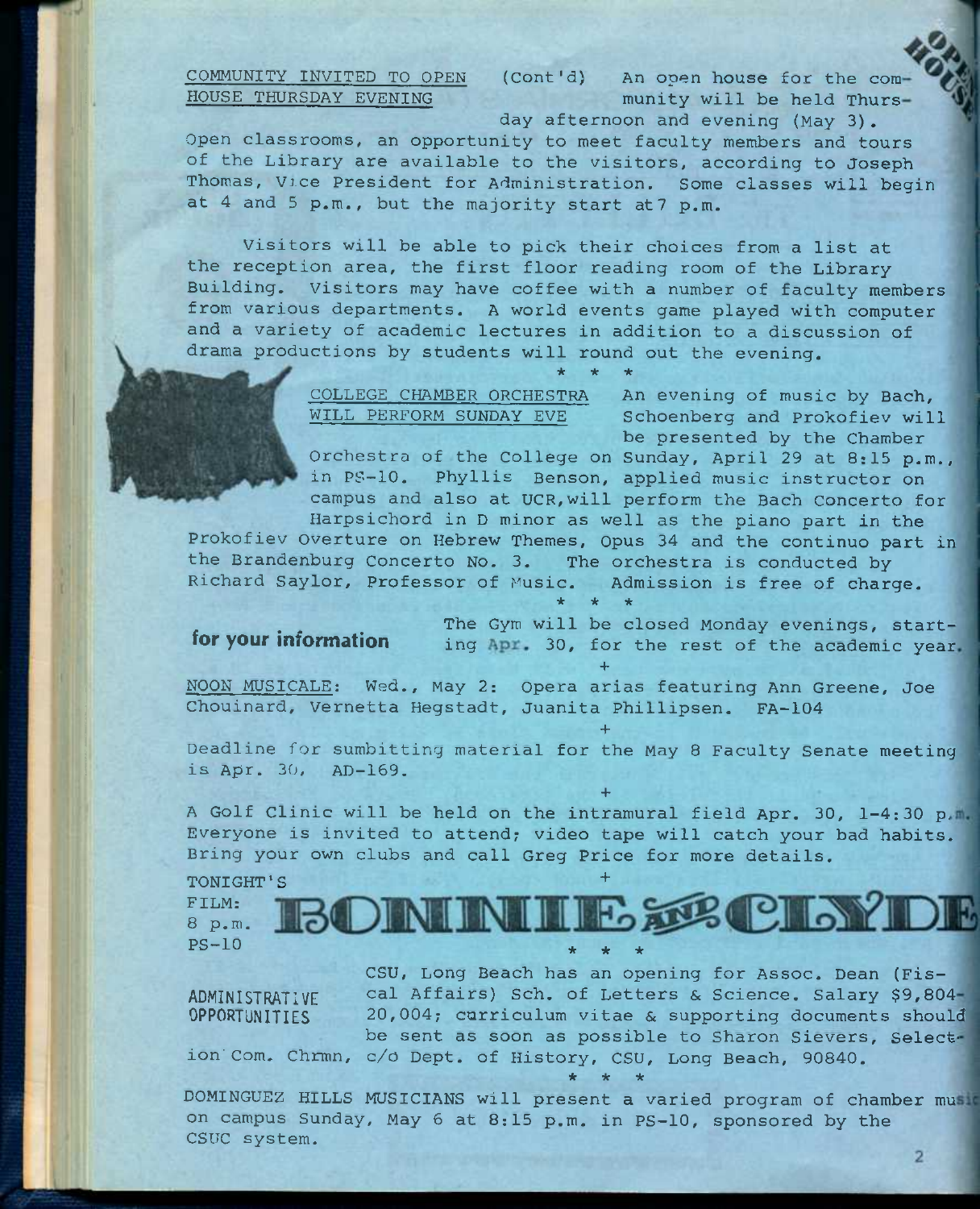

An open invitation to all faculty, staff and students of the College to attend today's Patio Party and Barbeque is extended by the A.S.B. Senate, sponsor of the event.

Luncheon will be served between 11 a.m. and 3 p.m. The menu will consist of barbequed chicken, beans, green salad and beverage. Price; \$1. Place: Lower Commons Patio. Music.

**\* \* \*** 

STUDENTS COMPLETE Two students, Pat Ainsworth and Phil West,<br>MUSIC FOR PLAYS are putting the final touches on compositi are putting the final touches on composition, musical arrangements and sound effects for

the two one-act plays by John Guare. Rehearsals for "Cop-Out"and "Home Fires" have gone into the final weeks, with opening night billed for May 18. Peformances will continue on May 19; 23, 24, 25, 26 and *21i* 

Ronald Barnes is directing the 1969 plays by Guare, considered one of the most promising among young playwrights.

Tickets will go on sale May 4 in the Music/Drama office, FA-102. **\* \* \*** 

231 STUDENTS ON Included among the 86 students achieving a 4.0<br>WINTER HONOR LIST GPA for the Winter Term are six students who GPA for the Winter Term are six students who

have earned 4.0's for three consecutive terms or more: Barbara Albertson (social science), James Deffenbaugh (anthropology) , Rex Zedalis (history), Maryann Tudor (art), Timothy Gallavan (psychology), Kathleen Pritchard (history).

One-hundred-forty five students were placed on the Dean's List for receiving 3.5 or better GPA's.

Two displays are currently on exhibit in the **LIBRARY exhibit** Library. New juvenile books of 1972 and selected professional books dealing with current problems

3

4r 4r

in education - 900 volumes in all - may be seen on the First Floor of the Library through May 11.

An exhibit of posters and other materials relating to the Japanese-American Relocation, 1942-46, is also on the Library First Floor,

*B <i>i <i>x* **<b>***\* \* x i x x x x x x x x x x x x x x x x x x x x x x x x x x x x x x* Drew Loudow MEChA is sponsoring a "Cinco de Mayo" celebration<br> *a Gletner et* on campus Thursday, May 3. The program will begin at Cine de May. 1 p.m. with the Ballet Folklorico de Blythe, a dance fgroup from the Escuela de la Raza Unida. A graduate of CSCSB, Ramon Navarro, now head of the ERU, will be the featured speaker. The fiesta will end with a Mexican and chicano music concert, "Suavecito," from 2:15 to 5 p.m. in the Lower commons. Everyone is welcome.